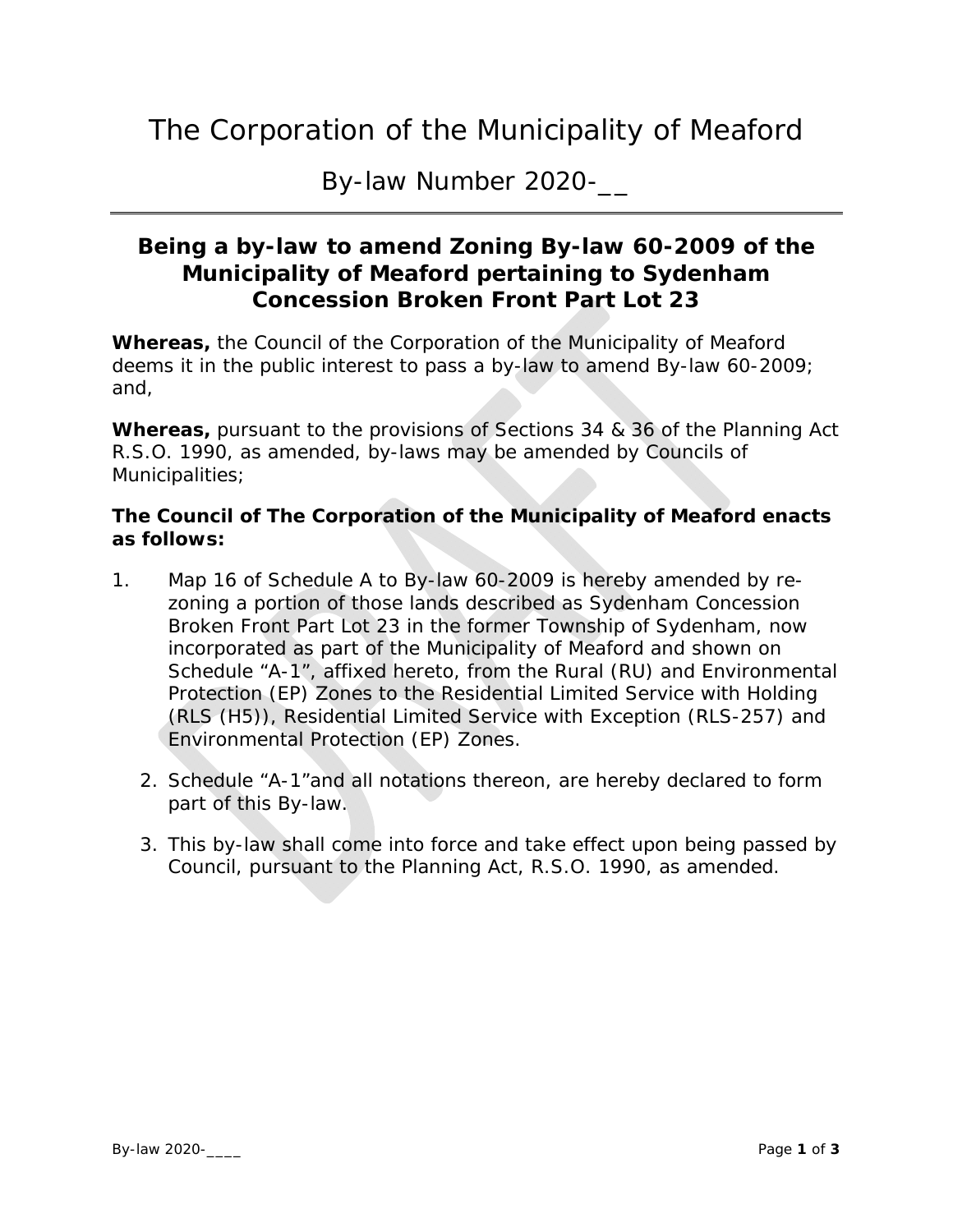**Read a first, second and third time and finally passed this Choose an item. day of December, 2020.** 

**Barb Clumpus, Mayor** 

**Matthew Smith, Clerk**